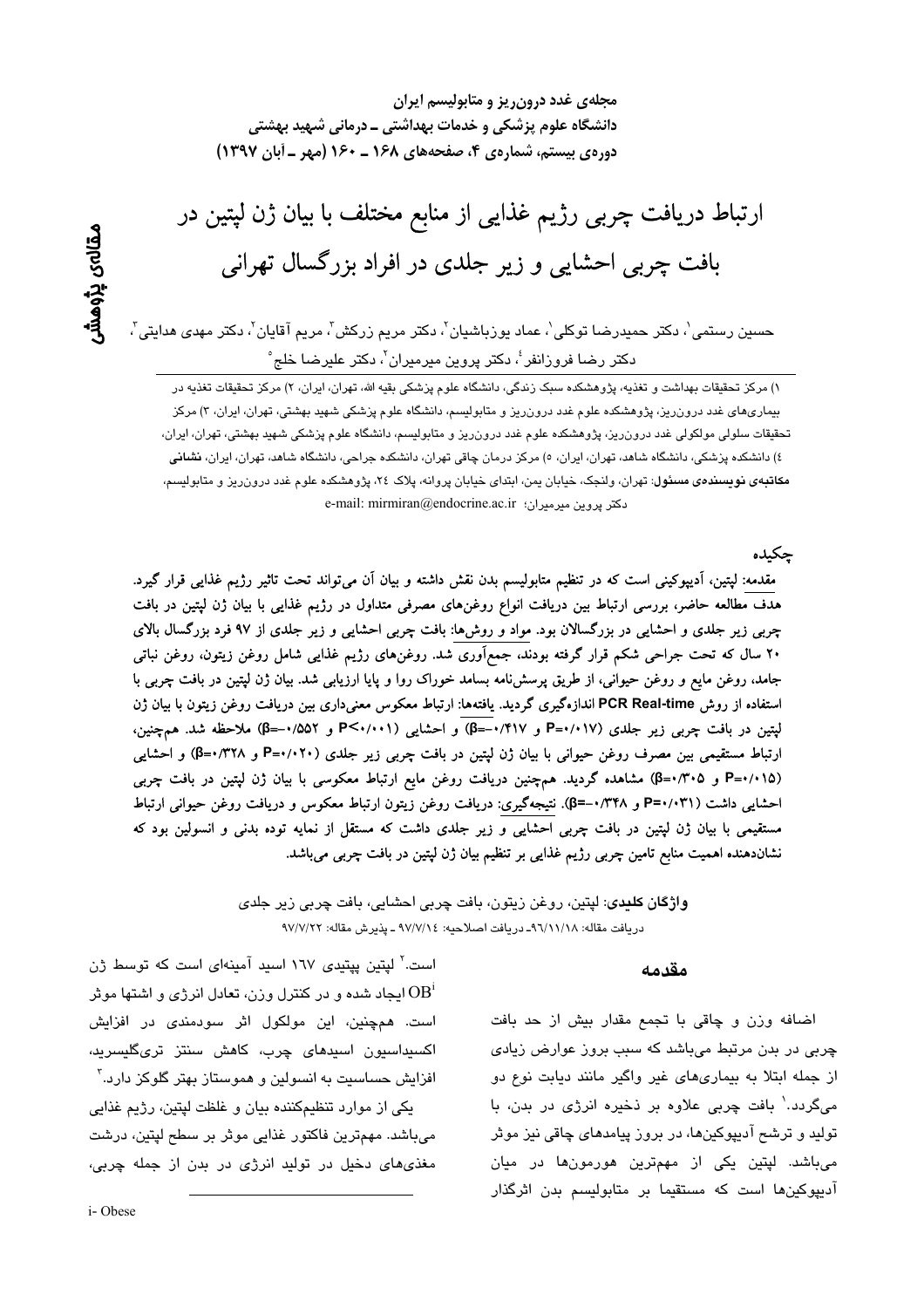کربوهیدرات و پروتئینها هستند.<sup>؛</sup> تاثیر دریافت اسیدهای چرب بر بيان ژن لپتين تنها به مطالعات حيواني محدود شده است و مطالعات انسانی بیشتر به ارتباط بین مصرف اسیدهای چرب و غلظت سرمی لپتین پرداختهاند. ْ نشان داده شده است كه افزايش دريافت اسيدهاى چرب غير اشباع با چند باند دوگانه (PUFA) و کاهش دریافت استدهای چرب اشباع، سبب کاهش غلظت لپتین میگردد که بیانگر تاثیر نوع چربی رژیمی بر غلظت سرمی لپتین میباشد.<sup>٦</sup> در مطالعهای که توسط رستمی و همکاران انجام گرفته است، ملاحظه شد كه اسيدهاى چرب اشباع باعث افزايش بيان ژن لپتين مى-شوند، در حالی که اسیدهای چرب با یک باند دوگانه و اسیدهای چرب امگا ۳ باعث کاهش بیان ژن لیتین در بافت چربی زیرجل*دی* و احشایی میشوند.<sup>۷</sup> به علاوه، در یک مطالعه کارآزمایی بالینی نشان داده شده است که استفاده از روغن كلزا مىتواند سطح سرمى ليتين را تغيير دهد.^ يافته-های مطالعات ذکر شده، اهمیت نوع اسید چرب بر بیان ژن لپتين را نشان مىدهند؛ درنتيجه، به نظر مىرسد منابع چربى در رژیم غذایی ممکن است نقش مهمی در تنظیم لپتین بدن داشته باشند.

بر اساس دانش ما، تاكنون مطالعهاى به بررسى ارتباط بين دريافت انواع روغنهاى معمول در رژيم غذايى افراد و بيان ژن لپتين در بافتهاى چربى نپرداخته است. از اين رو، هدف از انجام این مطالعه بررسی ارتباط بین دریافت روغن-های معمول در رژیم غذایی شامل روغن نباتی جامد، روغن مايع، روغن زيتون و روغن حيواني با بيان ژن لپتين در بافت چربی احشایی و زیر جلدی بود. همچنین، برای تفسیر بهتر نتایج، ارتباط بین دریافت روغنهای معمول رژیم غذایی با بيان ژن لپتين در افراد چاق و غير چاق به صورت مجزا مورد بررسے قرار گرفت.

# مواد و روشها

#### افراد شركتكننده

در مطالعه مقطعی ـ تحلیلی حاضر، تعداد ٩٧ بیمار بالای ۲۰ سال که برای عمل جراحی شکمی در بیمارستانهای مصطفى خمينى و خاتمالانبيا شهر تهران بسترى بودند، انتخاب شدند. عدم ابتلا به دیابت یا سرطان، عدم استفاده از هرگونه داروی کاهنده چربی و کاهش دهنده وزن، عدم

بارداری و شیردهی و عدم رعایت رژیم غذایی مخصوص به عنوان معیارهای واجد شرایط بودن برای انتخاب بیماران مد نظر قرار گرفت. طرح توسط جراح به افراد واجد شرايط ورود به مطالعه، توضیح داده شد. سپس، برگه رضایتنامه از افراد فوق جمعآوري گرديد. پيش از جراحي، نمونه خون، شاخصهای تن سنجی، دموگرافیک و دریافتهای غذایی بیماران جمعآوری شد. در طول جراحی حدود ۱۰۰ میلیگرم از هر یک بافتهای چربی احشایی و زیر جلدی بیماران جمع آوری گردید. تایید اخلاقی این مطالعه توسط کمیتـــــه اخلاق مركز تحقيقات اندوكــــــــرين دانشگاه علـــــوم پزشكــــى شەيــــد بەشتـــــــى صورت پذيرفت (شماره: .(IR.SBMU.ENDOCRINE.REC.1395.171

## دریافتهای غذایی

در این مطالعه به منظور بررسی رژیم غذایی از پرسشنامه روا و پایای نیمه کمی بسامد خوراک (FFQ) استفاده گردید. این پرسشنامه توسط یک کارشناس تغذیه آموزش دیده که سابقه کار با پرسشنامه را داشته است، تکمیل شد. میزان دریافتهای غذایی افراد در طول یک سال گذشته بر اساس سال، ماه و یا هفته بر اساس معیارهای ساده و خانگی از شخص به صورت مصاحبه پرسیده شد. برای تبدیل اندازه واحدهای غذاهای مصرفی به گرم از مقادیر پیمانههای خانگی استفاده گردید. به دلیل این که جدول ترکیبات غذایی ایرانی کامل نمیباشد، از جدول ترکیبات غذایی دپارتمان کشاورزی ایالت متحده امریکا - به منظور استخراج مواد مغذی غذاها و نوشیدنی)  $(\mathrm{USDA}^\mathrm{ii})$ ها استفاده شد؛ اگرچه، برای برخی غذاهای سنتی و نوشیدنی های خاص از جدول ترکیبات غذایی ایرانی استفاده گردید. چربیهای مورد نظر در رژیم غذایی شامل روغن نباتي جامد، روغن مايع، روغن زيتون و روغن حيواني بود. روایی و پایایی پرسشنامه بسامد خوراک در مطالعات پیشین با کمک ۱۲ یاد آمد بیست و چهار ساعته خوراک مورد ارزیابی قرار گرفت و مشخص گردید که پرسشنامه بسامد خوراک، اندازههای معتبر و معقولی را از میانگین دریافت گروههای غذایی در طولانی مدت فراهم میکند.<sup>\\-۱</sup> اندازهگیری بیان ژن

مولکول RNA بافتهای چربی زیرجلدی و احشایی با استفاده از کیت RNX-plus (شرکت سیناژن، ایران)، ایران

i- Poly unsaturated fatty acid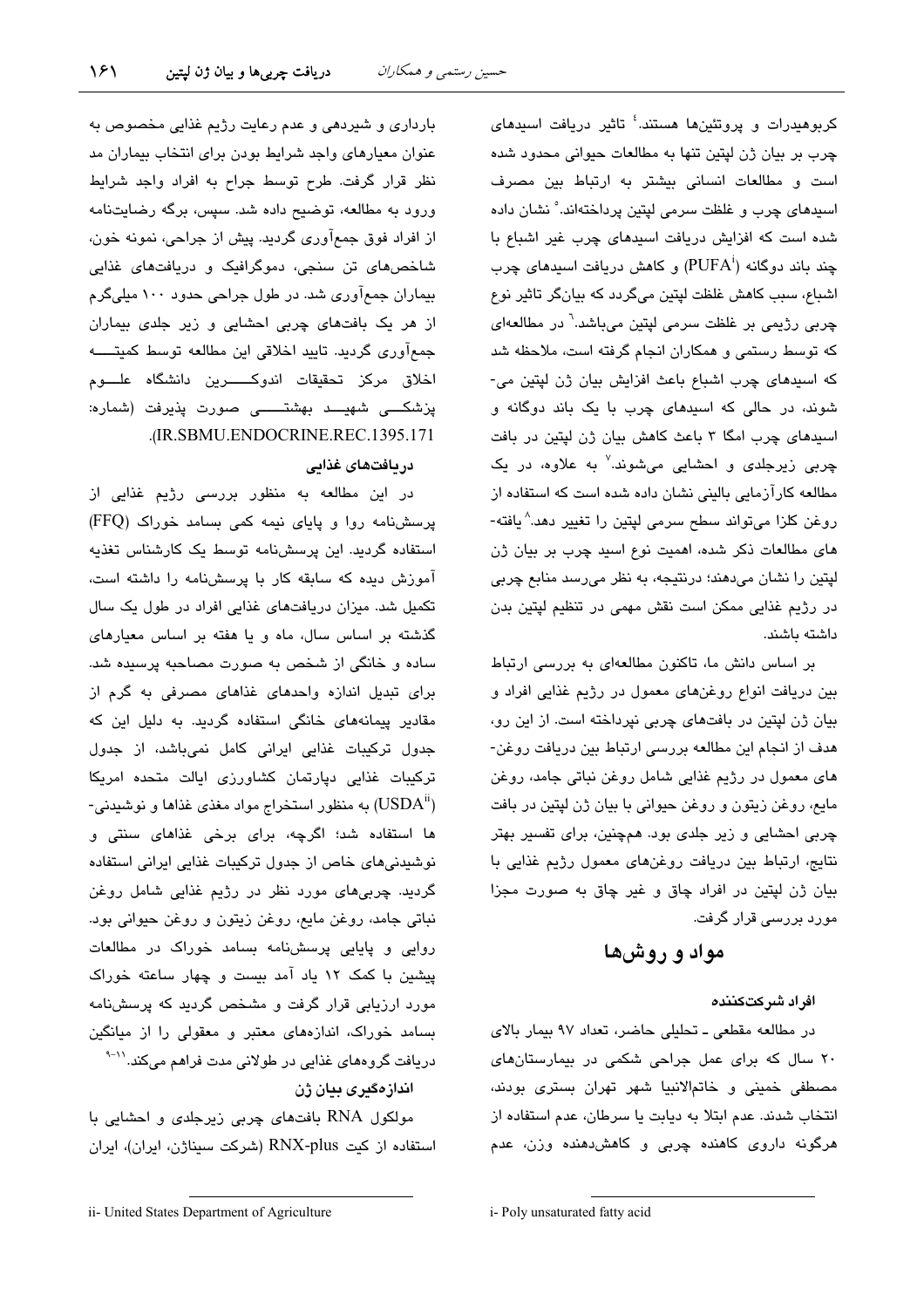طبق دستورالعمل شركت سازنده استخراج شد. كيفيت RNA  $\text{NanoDrop}$ ) استخراج شده با دستگاه اسپکتروفتومتر ساخت کشور المان) اندازهگیری شده و نسبت جذب نور (۲٦٠/٢٨٠ نانومتر) در تمام نمونهها بيش از ٠/٧ بود. براي از بین بردن آلودگی احتمالی نمونهها با DNA و افزایش خلوص آنها از آنزیم DNase I استفاده شد. برای سنتز Thermo Fisher شركت Fermentas از كيت cDNA Scientific ساخت كشور آمريكا) و طبق دستورالعمل شرکت سازنده استفاده شد. محصول سنتز شده در دما*ی* ۲۰– درجه سانتیگراد نگهدار*ی* گردید.

پرایمرهای مورد نیاز برای انجام آزمایش با استفاده از دادەھای بانک ژنتیک مرکز ملی اطلاعات زیستفناور (NCBI) طراحی شد. ژن GAPDH به عنوان ژن مرجع در نظر گرفته شد. توالی پرایمرها*ی* طراحی شده برا*ی* تکثیر ژن لپتین و GAPDH به شرح زیر میباشد.

Leptin Forward: 5'- CAT TTC ACA CAC GCA GTC AGT C-3'; Leptin Reverse: 5'- CAG TGT CTG GTC CAT CTT GGA TA-3': GAPDH Forward: 5'-CTG CTC CTC CTG TTC  $GAC AGT-3'$ : GAPDH Reverse: 5'-CCG TTG ACT CCG ACC TTC AC-3' اندازهگیری بیان ژن با استفاده از روش -SYBER 5. Rotor-Gene 6000) Green Real-time PCR كشور استراليا) انجام شد و مراحل زير به ترتيب انجام گر فت.

۱) مرحله واسرشت اولیه در دمای ۹۵ درجه سانتیگراد و به مدت ٥ دقيقه؛ ٢) مرحله تكثير (٤٥ سيكل) در ٩٥ درجه سانتیگراد به مدت ۳۰ ثانیه، ٦۰ درجه سانتیگراد به مدت ۳۰ ثانیه و ۷۲ درجه سانتیگراد به مدت ۳۰ ثانیه؛ ۳) مرحله طویل سازی نهایی در دمای ۷۲ درجه سانتیگراد و به مدت ه دقیقه. آزمونهای این پژوهش، کمینه دو بار تکرار شد. سطح بيان mRNA ژن لپتين در هر نمونه براساس چرخه آستانه آن (Ct) نسبت به ژن مرجع (GAPDH) محاسبه .<br>شد.

اندازهگیریهای انتروپومتریک و ازمایشگاهی

وزن افراد با کمترین پوشش با دقت ۰/۱ کیلوگرم توسط ترازوی دیجیتالی SECA اندازهگیری گردید ( ;Seca 707 1( %
\*% ! .(Seca Corporation, Hanover, Maryland;

با کمک قد سنج با دقت ۰/۱ سانتیمتر بدون کفش اندازهگیری شد. شاخص توده بدنی توسط تقسیم وزن (کیلوگرم) به مجذور قد (متر مربع) اندازهگیر*ی* شد. فشار خون شریانی (BP) توسط فشار سنج جیوهای برای هر فرد در حالت نشسته اندازهگیری گردید. فشار خون سیستولیک در زمان اولین صدا و فشار خون دیاستولیک در زمان قطع صدای گوش*ی* سنجیده شد. فشار خون دو بار اندازهگیر*ی* و میانگین آن به عنوان فشار خون افراد ثبت گردید. نمونه خون پیش از جراحی از تمامی افراد، در حالی که افراد ۱۰ الی ۱۲ ساعت ناشتا بودند، در تیوب حاوی EDTA اندازهگیری گردید. سیس، به مدت ۱۰ دقیقه با سرعت ۳۰۰۰ سانتریفیوژ شده و پلاسمای آن استخراج گردید. گلوکز ناشتای پلاسما با استفاده از روش انزیماتیک با گلوکز اکسیداز اندازهگیر*ی* شد. ضریب تغییر برا*ی* ازمون بین گروهی و داخل گروهی برا*ی* گلوکز ناشتا*ی* پلاسما ۱ درصد بود. تریگلیسرید با استفاده از روش انزیماتیک کلرومتریک با کمک گلیسرول فسفات اکسیداز ارزیابی شد. ضریب تغییر برای ازمون بین گروهی و داخل گروهی برای تریگلیسرید به ترتیب ٤ و ٢/١ درصد بود. کلسترول تام با استفاده از کلسترول استراز و کلسترول اکسیداز اندازهگیر*ی* شد که ضریب ت**غ**ییر برا*ی* ازمون بین گروهی و داخل گروهی به ترتیب ۰/٥ و ۱/۷ درصد بود. تمامی اندازهگیریها با استفاده از کیت تجار*ی* شرکت پارس ازمون انجام پذیرفت. انسولین با استفاده از روش ELISA با كمك كيت Mercodia Mercodia ساخت كشور سوئد) اندازهگيري شد. ضريب تغيير براي آزمون بين گروهی و داخل گروهی برای انسولین به ترتیب ۱/۷ و ۲/۳ درصد بود.

**انالیز اماری** 

بررسی توزیع نرمال متغیرها توسط ازمون کولموگروف ـ اسمیرنوف انجام پذیرفت. متغیرهای کمی پیوسته به صورت میانگین و انحراف معیار برای متغیرها با توزیع نرمال و میانه (محدوده چارکی) برا*ی* متغیرها*ی* با توزیع غیر نرمال و درصد برا*ی* متغیرها*ی* کیفی بیان شدند. برا*ی* کنترل کردن دریافت انرژ*ی* از چربیها، از روش باقی مانده<sup>اا</sup>ً استفاده شد.<sup>۱۷</sup> از آزمون ت*ی* برا*ی* مقایسه بیان ژن لپتین در میان افراد چاق و غیر چاق استفاده گردید. از رگرسیون خطی برا*ی* بررسی ارتباط بیان ژن لپتین در بافتهای زیر

ii- Residual model

i -National Center for Biotechnology Information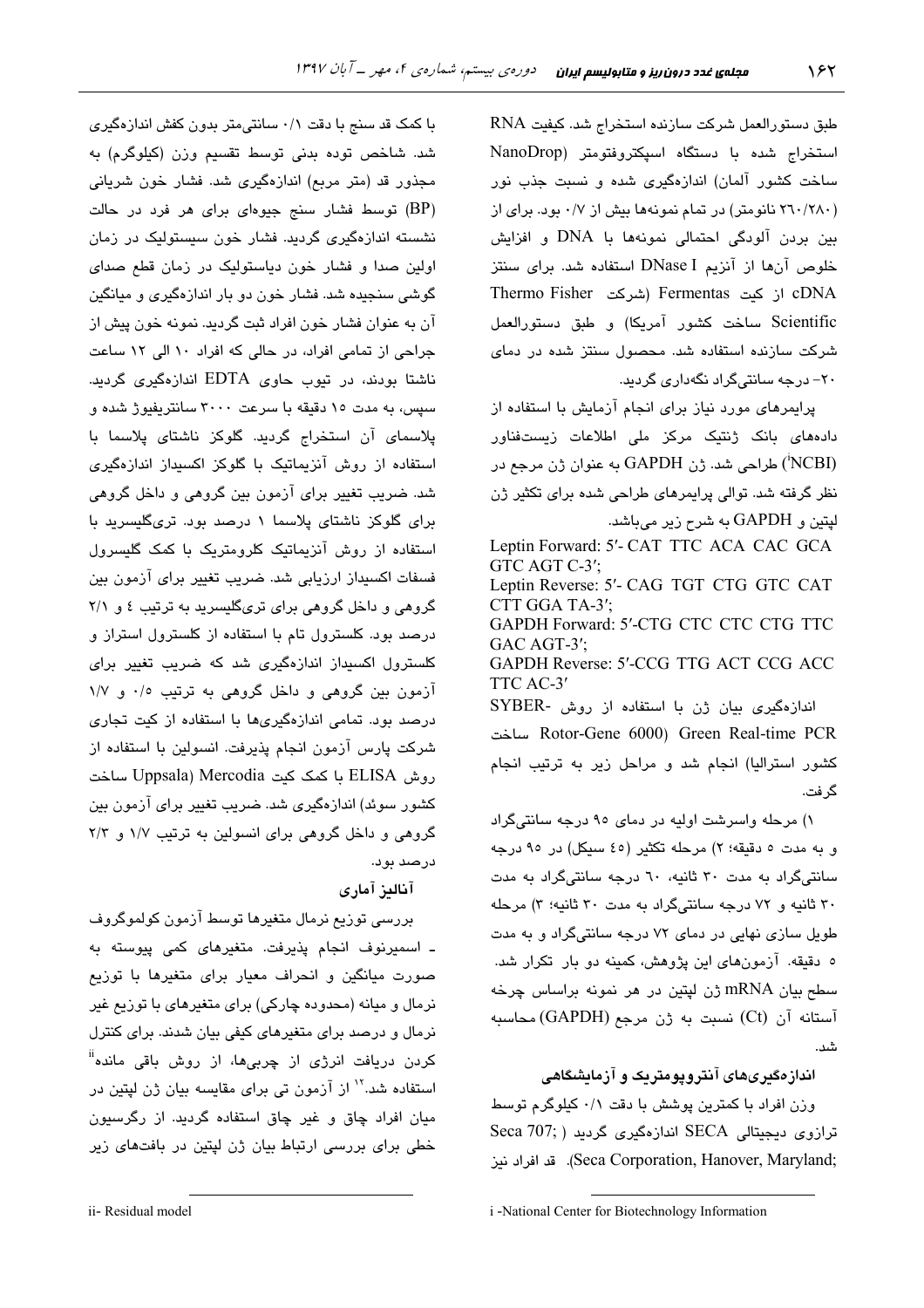جلدی و احشایی با چربیهای دریافتی استفاده گردید و برای کنترل عوامل مخدوشگر دو مدل تعریف شد که به ترتیب مدل اول با تعدیل برای نمایه توده بدنی و مدل دوم تعدیل برای نمایه توده بدنی و غلظت انسولین بود. برای تفسیر بهتر نتايج، رگرسيون خطى براى دو گروه وزنى شامل افراد غیرچاق (نمایه توده بدنی کمتر ۳۰ کیلوگرم بر متر مربع) و افراد چاق (نمایه توده بدنی بزرگتر و مساوی ۳۰ کیلوگرم بر

متر مربع) استفاده شد. تمامی دادهها توسط آنالیز آماری SPSS ورژن ۱۵ استفاده و سطح معنیداری کمتر از ۰/۰۰ در نظر گرفته شد.

## بافتهها

مشخصات عمومی افراد در جدول ۱ نمایش داده شده است.

|  | جدول ١- مشخصـات پايـه افراد مورد مطالـعه ّ |  |
|--|--------------------------------------------|--|
|--|--------------------------------------------|--|

| متغيرها                                   |                                                                  |
|-------------------------------------------|------------------------------------------------------------------|
| سن (سال)                                  | $21/7 \pm 1.6$                                                   |
| زن (درصد)                                 | $\gamma$                                                         |
| نمایه توده بدنی (کیلوگرم بر متر مربع)     | $\Upsilon o / \epsilon \pm \Upsilon \Upsilon / o$                |
| گلوکز ناشتای پلاسما (میلیگرم بر دسیلیتر)  | $\Lambda V/\Upsilon \pm 11/\circ$                                |
| انسولین (میکروپونیت بر میلی لیتر)         | $11/9 \pm 12/4$                                                  |
| تریگلیسرید (میلیگرم بر دسیلیتر)           | $\Lambda\Lambda/\cdot\pm o\,\epsilon/\Lambda$                    |
| فشار خون سیستولی (میلی متر جیوه)          | $117/V \pm 17/\epsilon$                                          |
| فشار خون دیاستولی (میلی متر جیوه)         | $VY/V\pm 1$ .                                                    |
| دریافتهای غذایی                           |                                                                  |
| انرژی دریافتی (کیلوکالری)                 | <b>TAITIMTV</b>                                                  |
| کربوهیدرات (درصد از انرژی)                | $o\Upsilon/V\pm V/\Upsilon$                                      |
| چربی (درصد از انرژی)                      | $\Upsilon\Upsilon/\Upsilon \pm o/\Upsilon$                       |
| اسیدهای چرب اشباع (درصد از انرژی)         | $\langle \cdot   \cdot \pm \tau   \vee$                          |
| اسیدهای چرب تک غیر اشباع (درصد از انرژی)  | $\gamma \cdot / \tau \pm \gamma / \tau$                          |
| اسیدهای چرب چند غیر اشباع (درصد از انرژی) | $7/\tau \epsilon \pm 1/\nu$ o                                    |
| روغن نباتی جامد (گرم در هفته)             | $\binom{1}{1}$                                                   |
| روغن مايع (گرم در هفته)                   | $Y/\Lambda \cdot (0/T - Y/T \cdot )$                             |
| روغن زيتون (گرم در هفته)                  | $\cdot/\gamma\epsilon$ ( $\gamma/\gamma\epsilon-\gamma/\gamma$ ) |
| روغن حيواني (گرم در هفته)                 | $\cdot/\gamma V (\cdot/\gamma V - \cdot/\cdot \cdot)$            |

\*میانگین±انحراف معیار برای متغیرها با توزیع نرمال و میانه (محدوده چارکی) برای متغیرهای با توزیع غیر نرمال و درصد برای متغیرهای کیفی

ارتباط خطی بین دریافت منابع چربی رژیم غذایی با بیان ژن لپتین در بافت چربی احشایی و زیر جلدی در بین تمامی افراد در جدول ٢ نشان داده شده است. دریافت روغن مایع بعد از تعدیل نمایه توده بدنی ارتباط معکوس و معنیدار با بيان ژن لپتين در بافت چربي احشايي داشت (P=٠/٠٤٩ و ۰/٣١٩-=β) و اين ارتباط در زمان تعديل بيشتر براى انسولين نيز معنى دار باقى ماند (P=٠/٠٣١ و β=-٠/٣٤٨). ارتباط معکوس معنی داری بین دریافت روغن زیتون و بیان ژن لپتین در بافت چربی زیر جلدی پس از تعدیل برای نمایه

میانگین سنی افراد شرکتکننده در این مطالعه ٤١/٦ سال و میانگین نمایه توده بدنی افراد ٢٥/٤ کیلوگرم بر متر مربع بود. از میان کل افراد مورد مطالعه، ۷۹٪ زن بودند و میانگین گلوکز ناشتا و سطح انسولین پلاسما به ترتیب ۸۷/۲ میلی-گرم در دستی لیتر و ۱۱/۹ میکروپونیت در دستی لیتر بود. تفاوت معنیداری بین بیان ژن لپتین در بافت چربی احشایی و زير جل*دى* يافت نشد (P=۰/٦٧٠). همچنين، هيچ تفاوت معنی،داری مین میان ژن لیتین در افراد چاق و غیر چاق مشاهده نشد (نمودار ١).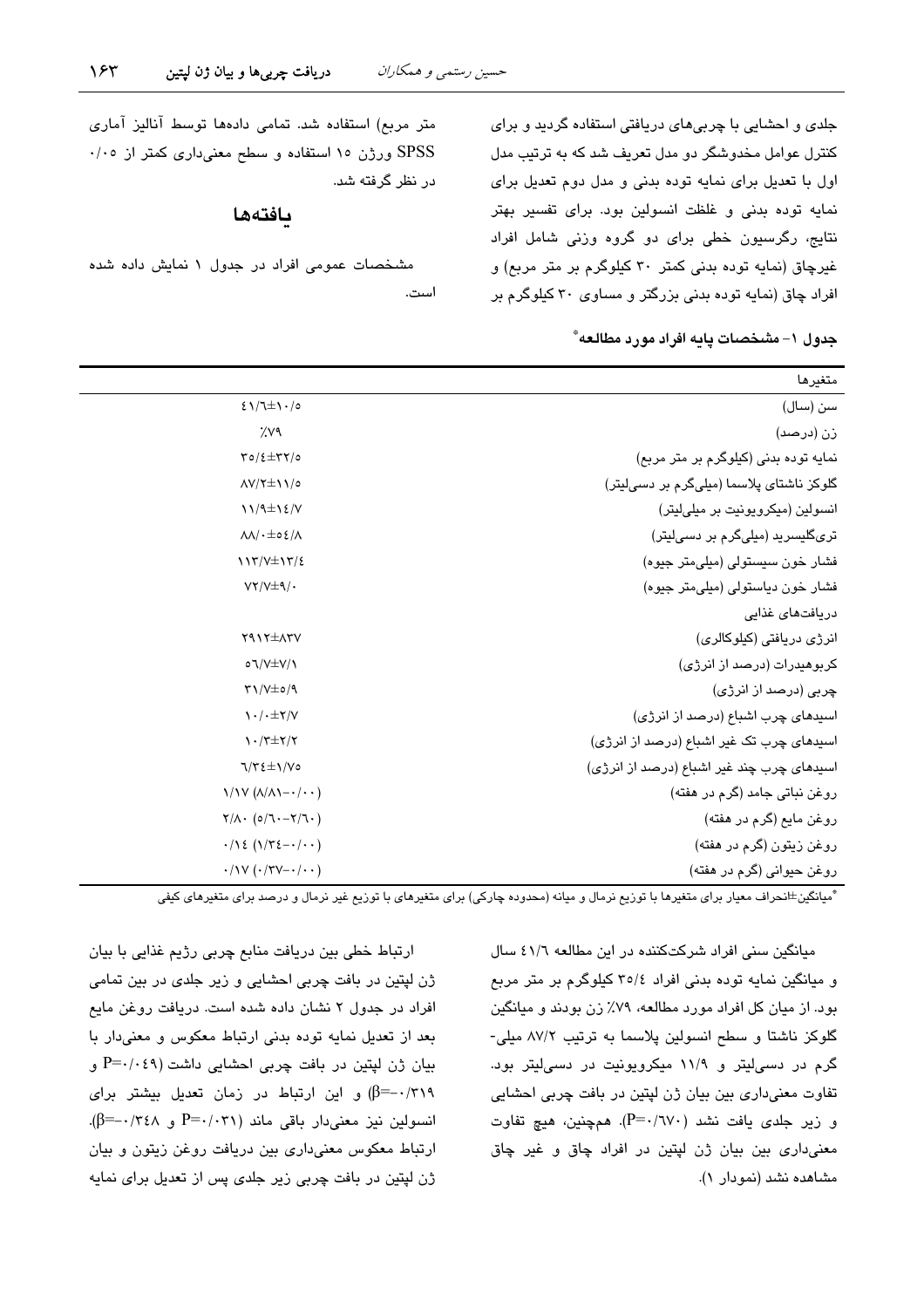$(\beta = -\cdot \wedge \kappa)$ توده بدنی و انسولین مشاهده شد (۲۰۱۷–P که این ارتباط برای بافت چربی احشایی نیز معنیدار بود  $\beta$ و ۰/۰۰۲). همچنین ارتباط مستقیمی بین (F-۰/۰۰۱)

دریافت چربی حیوانی با بیان ژن لپتین در بافت چربی زیر  $P = \cdot / \cdot \cdot$ جلدی  $P = \cdot / \cdot \cdot \cdot$  و  $P = \cdot / \cdot \cdot$  و احشایی (۱۰/۰۵ و  $\beta = \cdot/\tau \cdot \infty$ ) مشاهده گردید



نمودار ۱– میزان بیان ژن لپتین در افراد مورد مطالعه (نمودارها نشان،دهنده میانگین و خطای استاندارد میباشند) برای مقایسه بین میانگینها از t-test استفاده شد.

| بافت چربی احشایی                        |                             |                              |                                         |                                         | بافت چربی زیر جلدی       |                               |                                |                 |
|-----------------------------------------|-----------------------------|------------------------------|-----------------------------------------|-----------------------------------------|--------------------------|-------------------------------|--------------------------------|-----------------|
| ارزش P                                  | R2                          | خطاى<br>برآورد               | $\beta$ استاندار د                      | ارزش P                                  | R2                       | خطاى<br>برآورد                | $\beta$ استاندار د             |                 |
|                                         |                             |                              |                                         |                                         |                          |                               |                                | روغن نباتي جامد |
| .791                                    | $\cdot/\cdot\$              | $\cdot/\cdot\cdot$ 0         | $\cdot/\cdot$ 70                        | $\cdot/\lambda$ 17                      | $\cdot/\cdot\$           | $\cdot/\cdot\cdot$ ٦          | $\cdot/\cdot$ ۳۹               | مدل ۱           |
| .125V                                   | $\cdot/\cdot$ ۳۳            | $\cdot/\cdot\cdot$ 0         | .117V                                   | $\cdot/\tau\cdot\Lambda$                | $\cdot/\cdot\tau$        | $\cdot/\cdot\cdot$ ٦          | $\cdot/\gamma$                 | مدل ۲           |
|                                         |                             |                              |                                         |                                         |                          |                               |                                | روغن مايع       |
| $\cdot/\cdot\zeta\gamma^*$              | $\cdot/\cdot$ $\vee\tau$    | $\cdot/\cdot\cdot$ 0         | $-1719$                                 | $\cdot/\cdot$ 70                        | $\cdot/\cdot\cdot\wedge$ | $\cdot/\cdot \setminus \cdot$ | $-\cdot/Y\Lambda V$            | مدل ۱           |
| $\cdot/\cdot \tau$                      | .1.92                       | $\cdot/\cdot\cdot$ 0         | $-\cdot/\tau \epsilon \Lambda$          | .115V                                   | $\cdot/\cdot\cdot\wedge$ | $\cdot/\cdot \circ \cdot$     | $-\cdot/72$ .                  | مدل ۲           |
|                                         |                             |                              |                                         |                                         |                          |                               |                                | روغن زيتون      |
| $\langle \cdot/\cdot\cdot\rangle ^{*}$  | $\cdot/\lambda\lambda$      | $\cdot/\cdot\vee$            | $-105$                                  | $\cdot/\cdot\cdot$ $\circ$ <sup>*</sup> | .7177                    | $\cdot/\cdot \wedge$          | $-\cdot/2$ \V                  | مدل ۱           |
| $\langle \cdot   \cdot \cdot \rangle^*$ | $\cdot/\lambda\lambda\tau$  | $\cdot/\cdot \vee$           | $-\cdot/\circ\circ\tau$                 | $\cdot/\cdot \vee^*$                    | .1172                    | $\cdot/\cdot \wedge$          | $-\cdot/\tau \epsilon \Lambda$ | مدل ۲           |
|                                         |                             |                              |                                         |                                         |                          |                               |                                | روغن حيواني     |
| $\cdot/\cdot\cdot$ $\circ$ <sup>*</sup> | $\cdot/\cdot \wedge \wedge$ | $\cdot/\cdot \vee \tau$      | $\cdot$ / $\mathbf{r} \cdot \mathbf{r}$ | $\cdot/\cdot$ $\mathbf{7}^*$            | . / .90                  | $\cdot/\cdot$ \ $\Upsilon$    | $\cdot$ /٣٤١                   | مدل ۱           |
| $\cdot/\cdot\cdot$ $\circ$ <sup>*</sup> | $\cdot/\cdot \wedge$ ٩      | $\cdot/\cdot$ \ $\mathsf{Y}$ | $\cdot/\tau\cdot\circ$                  | $\cdot/\cdot\tau$ .*                    | . / .90                  | $\cdot/\cdot$ \ $\Upsilon$    | $\cdot$ /٣٢ $\wedge$           | مدل ۲           |

جدول ۲– مدل رگرسیون خطی بین دریافت چربیهای رژیم غذایی و بیان ژن لپتین در بافت چربی احشایی و زیر جلدی

از مدل باقیماندهها (residual model) برای تعدیل کالری استفاده شد. مدل ۱: تعدیل برای نمایه توده بدنی، مدل ۲: تعدیل برای نمایه توده بدنی و انسولین،  $P<\cdot/\cdot \circ *$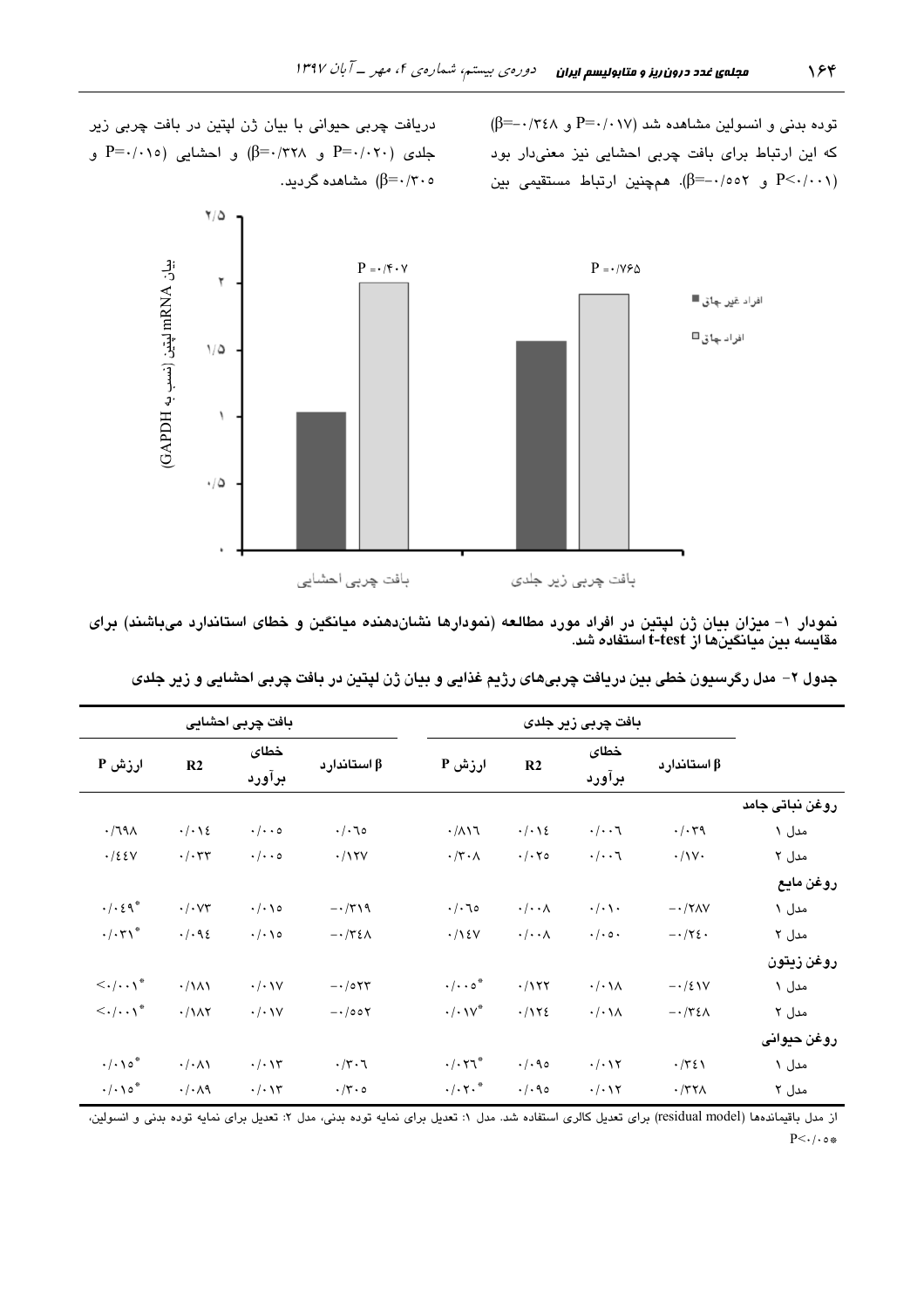ارتباط بین دریافت منابع چربی رژیم غذایی با بیان ژن لپتین در بافت چربی احشایی و زیر جلدی در میان دو گروه

افراد چاق و غیر چاق پس از تعدیل برای انسولین در جدول ۳ نشان داده شده است.

| بافت چربی احشایی              |                             |                               | بافت چربی زیر جلدی   |                               |                               |                            |                              |                    |
|-------------------------------|-----------------------------|-------------------------------|----------------------|-------------------------------|-------------------------------|----------------------------|------------------------------|--------------------|
| ارزش P                        | R <sub>2</sub>              | خطاى                          |                      |                               |                               | خطاى                       |                              |                    |
|                               |                             |                               | برآورد               | $\beta$ استاندار د            | ارزش P                        | R <sub>2</sub>             | برآورد                       | $\beta$ استاندار د |
|                               |                             |                               |                      |                               |                               |                            |                              | افراد غیر چاق      |
| $\cdot/\cdot\vee^*$           | $\cdot$ /۲۳ $\lambda$       | $\cdot/\cdot$ \ $\mathsf{Y}$  | .12.9                | $\cdot/\cdot\cdot\gamma^*$    | $\cdot$ /1VY                  | $\cdot/\cdot$ \ ۲          | .727                         | روغن نباتی جامد    |
| .7297                         | $\cdot/\cdot \wedge \tau$   | $\cdot/\cdot \wedge$          | $\cdot/\prime\$      | $\cdot$ /٤٩ $\cdot$           | $\cdot/\cdot \setminus \circ$ | $\cdot/\cdot \wedge \circ$ | $-\cdot/\cdot\forall\lambda$ | روغن مايع          |
| $\cdot/\cdot\cdot\epsilon^*$  | $\cdot$ /۲۷۷                | $\cdot$ / $\cdot$ $\tau\tau$  | $-127$               | $\cdot/\cdot\cdot$ \*         | .797                          | $\cdot$ / $\cdot$ ۲۲       | $-105$                       | روغن زيتون         |
| $\cdot/\cdot$ 9               | $\cdot/\cdot$ $\vee\tau$    | . / 9                         | $\cdot$ / $\cdot$ 00 | $\cdot$ /۳۹۸                  | . / . 79                      | $\cdot/\cdot$ 19           | $\cdot/\rho$ .               | روغن حيوانى        |
|                               |                             |                               |                      |                               |                               |                            |                              | افراد چاق          |
| $\cdot/\cdot\cdot\epsilon^*$  | $\cdot$ /1V1                | $\cdot/\cdot\cdot$ ۳          | $\cdot$ /٤١٤         | $\cdot/\cdot\cdot\vee^{*}$    | $\cdot$ /۱۳٦                  | $\cdot/\cdot\cdot$ $\vee$  | $\cdot/2$ 17                 | روغن نباتی جامد    |
| $\cdot/\cdot\cdot\tau^*$      | .799                        | $\cdot/\cdot \setminus \cdot$ | $-1257$              | $\cdot/\cdot\vee\tau^*$       | $\cdot/155$                   | $\cdot/\cdot\cdot$ ٩       | $-\cdot/\tau$ ۰۱             | روغن مايع          |
| $\cdot/\cdot\vee^*$           | .1177                       | $\cdot/\cdot\cdot$ $\circ$    | $-\cdot$ /٣٦٥        | $\cdot/\cdot\cdot\circ^*$     | .719                          | $\cdot/\cdot$ ۲۱           | $\cdot$ -/٤١٢                | روغن زيتون         |
| $\cdot/\cdot\,$ $\zeta\tau^*$ | $\cdot/\cdot \wedge \wedge$ | $\cdot/\cdot$ \ $\mathsf{r}$  | .790                 | $\cdot/\cdot\,$ $\zeta\tau^*$ | $\cdot/\cdot$ 7.              | $\cdot/\cdot$ \ \          | .797                         | روغن حيوانى        |

جدول ۳– مدل رگرسیون خطی بین دریافت چربیهای رژیم غذایی و بیان ژن لیتین در بافت چربی احشایی و زیر جلدی پس از تفکیک افراد چاق و غیر چاق

از مدل باقیماندهها (residual model) برای تعدیل کالری استفاده شد. تعدیل شده برای انسولین، \*۲۰/۰۵

دریافت روغن نباتی جامد با بیان ژن لپتین در بافت چربی زیر جلدی و احشایی افراد غیر چاق (P=٠/٠٠٩) و بافت چربی احشایی افراد چاق (۲۰۰۷/ -P) به طور معنیداری در ارتباط بود. دریافت روغن مایع با بیان ژن لپتین در بافت چربی زیر جلدی و احشایی افراد چاق ارتباط معکوس معنم داری داشت (P<۰/۰٥). دریافت روغن زیتون در بافت چربی زیر جلدی و احشایی ارتباط معکوس معنیداری داشت که در بین افراد چاق نیز چنین رابطهای دیده شد (۲۰۰۱/-P). اما دریافت روغن حیوانی تنها در میان افراد چاق با بیان ژن لپتین در بافت چربی احشایی ارتباط مثبت معنیداری داشت  $(P = \cdot / \cdot \varepsilon \circ)$ 

## بحث

در مطالعه حاضر، پس از تعدیل نمایه توده بدنی و انسولین، ارتباط معکوس معنیداری بین دریافت روغن زیتون و ارتباط مستقیم با روغن حیوانی با بیان ژن لپتین در بافت چربی احشایی و زیر جلدی در تمامی افراد مشاهده گردید. همچنین، ارتباط معکوسی بین دریافت روغن مایع و سان ژن لیتین در یافت چربی احشایی افراد مشاهده شد.

باید در نظر داشت که مطالعه حاضر نخستین مطالعهای است که ارتباط بین دریافت معمول منابع چربی رژیم غذایی را با سطح mRNA ژن لپتین در بافت چربی احشایی و زیر جلدی بررسی می نماید. مطالعات زیادی ارتباط بین دریافت اسیدهای چرب و غلظت سرمی لپتین را ارزیابی کردهاند.<sup>۱۳٬۱۶</sup> بر خلاف مطالعه حاضر، در مطالعه کیم تیو<sup>:</sup> و همکاران، نوع چربی دریافتی اثری بر غلظت ادیپوسیتوکینها از جمله لپتین نداشت. ۱٬ در یک مطالعه کارآزمایی بالینی بر روی ۲۵ زن و ٣٠ مرد سالم غير چاق با مداخله ٣ نوع منبع چربي مختلف شامل روغن زيتون، روغن كلزا و روغن آفتابگردان نشان داده شد که تنها روغن کلزا میتواند سطح سرمی لپتین افراد شرکتکننده در مطالعه را تغییر د*هد*.<sup>۸</sup> یافته*های* مطالعه حاضر با مطالعات حیوانی پیشین هم راستا میباشد. در مطالعه حیوانی میداویی" و همکاران، در موشهایی که منبع اصلي چربي رژيم غذايي آنها چربي حيواني بوده است، سطح سرمی لپتین افزایش یافته در صورتی که در موش-هايي که منبع اصلي چربي رژيم غذايي آنها روغن ذرت بوده است، سطح سرمی لیتین کاهش یافت.<sup>۱٬</sup> در مطالعه

i - Kim-tiu

ii - Midaoui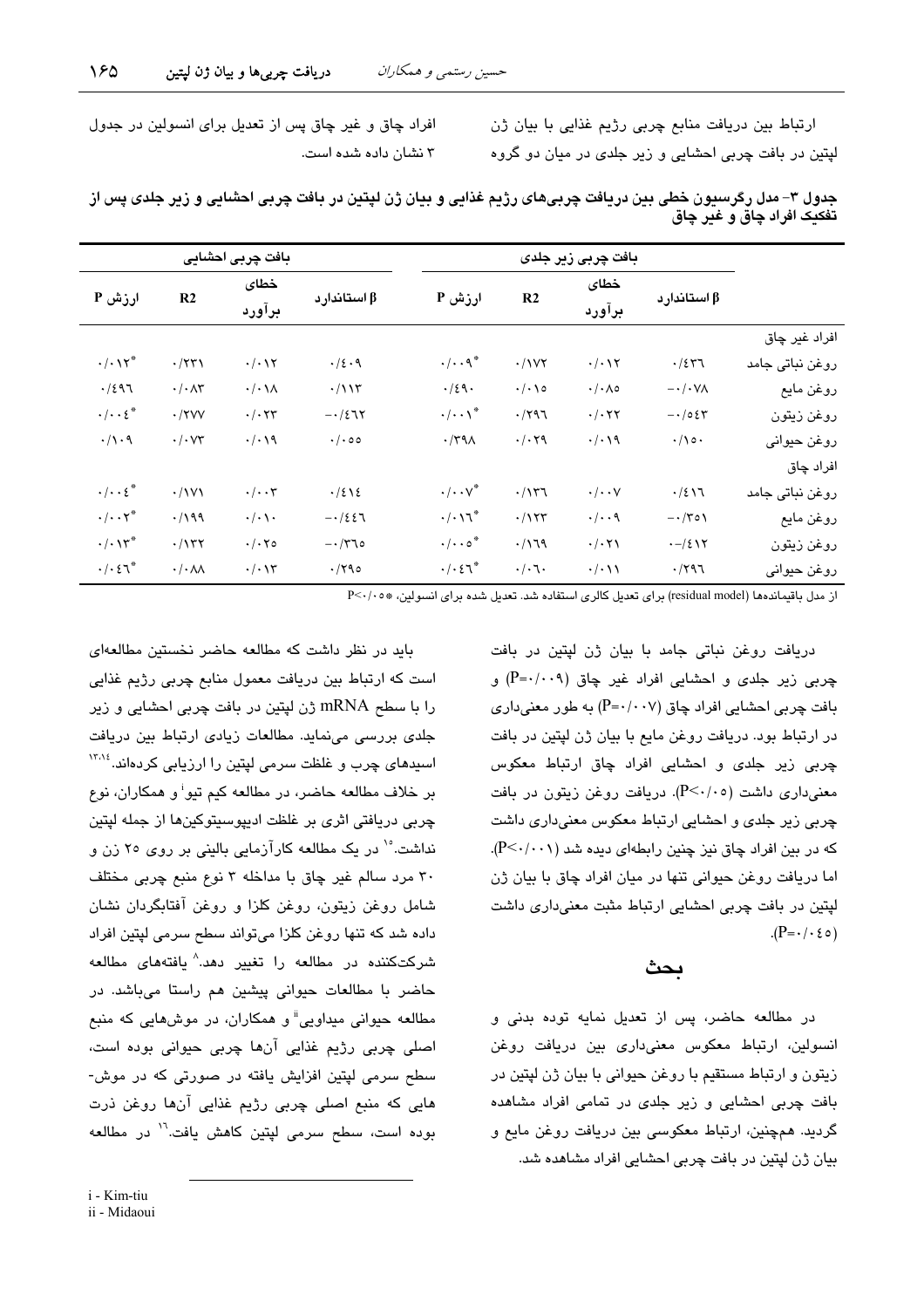دیگر، موشهای تغذیه شده با روغن زیتون نسبت به موش-ها*ی* گروه شاهد سطح سرمی لپتین کمتری داشتند.<sup>۱۷</sup> هم راستا با مطالعات پیشین در مطالعه حاضر مشاهده گردید که افزایش یک انحراف معیار در مصرف روغن زیتون با ٠/٣٤٨ كاهش بيان ژن لپتين در بافت چربي زيرجلدي و ٠/٥٥٢ كاهش در بافت چربي احشايي در ارتباط بوده است. به نظر میرسد که اسپدهای چرب غالب موجود در هر روغن را میتوان به عنوان یکی از عوامل موثر در این ارتباط دانست. موراکامی<sup>:</sup> و همکاران دریافتند که دریافت غذایی اسیدهای چرب تام ارتباط معنی داری با غلظت سرمی لپتین نداشت.<sup>۱۲</sup> مطالعه یاناکوالیا<sup>ة</sup> و همکاران نیز ارتباطی را بین دریافت اسیدهای چرب و لیتین در بین ۳۲ زن و مرد آمریکایی" و ١١٤ زن و مرد یونانی مشاهده نکردند.<sup>١٤</sup> از طرفی، کولینگ<sup>ا</sup>" و همکاران دریافتند که غلظت سرمی لپتین ارتباط مستقیمی یا دریافت غذایی استدهای چرب دارد؛ به علاوه، افرادی که چربی رژیمی آنها بیشتر بود از غلظت بالاتر لپتين برخوردار بودند. ْ همچنين، غلظت پلاسمايي لپتين ارتباط مثبتی را با مصرف اسید چرب تام در میان مردان با نمایه توده بدنی کمتر از ۲۰ کیلوگرم بر متر مربع نشان داد. `` این اختلافات میتواند توسط جمعیتهای مختلف، با استفاده از ارزیابی های غذایی مختلف و با در نظر گرفتن انواع متغیرهای مخدوشگر کنترل گردد که بیان گر اهمیت انجام مطالعات بیشتری در این زمینه میباشد.

در مطالعه حاضر، ارتباط معنىدارى بين بيان ژن لپتين و مصرف روغن نباتی جامد در هر دو بافت چربی احشایی و زیر جل*دی* مشاهده نشد. بنا به مطالعه گویماراس" و همکاران که به بررسی اثر مصرف روغن جامد، ماهی و سویا بر بیان ژنهای مرتبط با چربی شامل لپتین، آدیپونکتین، رزیستین و تومور نکروزیس آلفا در موشهای نر پرداخته بود، مشخص گردید که افزایش مصرف روغن نباتی جامد تاثیری بر بیان ژن لپتین نداشت. در صورتی که مصرف روغن ماهی سبب کاهش بیان این ژن گردید.<sup>۲۰</sup> با این حال، پیسانی<sup>٬</sup> و همکاران دریافتند، دریافت روغن نباتی جامد در موشهای باردار و شیرده سبب کاهش غلظت لیتین سرمی در موشهای نوزاد مے گر دد.<sup>۲۱</sup>

i - Murakami

- iii Colling
- iv Guimaraes

نشان داده شده است که اسیدهای چرب غیر اشباع با یک باند دوگانه نسبت به اسیدهای چرب غیر اشباع با چند باند دوگانه تاثیر بیشتری در جلوگیری از تولید لپتین از سلول بافت چربی دارد.<sup>۲۲</sup> روغن زیتون به دلیل محتوی زیاد اسیدهای چرب با یک باند دوگانه، بیشترین ارتباط را با بیان ژن لیتین دارد. در مطالعه حاضر، ارتباط معکوسی بین بیان ژن لپتین با روغن زیتون در هر دو بافت چربی زیر جلدی و احشایی مشاهده شد. هم سو با این مطالعه، مکمل یاری با اسيد چرب امگا ۳ در کنار رژيم پر چرب سبب کاهش بيان ژن لپتين در بافت چربي گرديد.<sup>۲۲</sup> همچنين، رسلان<sup>ن</sup>'و همکاران نشان دادند که دریافت بیشتر اسید چرب امگا ۳ سبب کاهش غلظت ليتين و بيان ژن چربي آنها در موشها میگردد.<sup>۲٤</sup> در مطالعهای که بر روی بیماران با دیابت نوع ۱ انجام شد همبستگی منفی بین بیان ژن لپتین و اسید چرب امگا ۳ سرمی دیده شد (۰/٤٨– خلریب همیستگی).` به علاوه، بنا به یافتههای مطالعه دیگری سطح لپتین سرمی افراد با مصرف ماهی بیشتر نسبت به گروهی که ماهی کمتری مصرف میکردند، کمتر بود.<sup>۲</sup>° در این مطالعه، یس از جداسازی افراد بر اساس نمایه توده بدنی، ارتباط بین روغن زیتون و بیان ژن لپتین در هر دو گروه مشاهده گردید.

در مطالعه حاضر، مشاهده شد که دریافت روغن نباتی جامد، روغن مايع، روغن زيتون و روغن حيواني با بيان ژن لپتین در افراد چاق در ارتباط است. این ارتباط برای تمام روغنها با بیان ژن لپتین در بافت چربی احشایی بیشتر بود. در افراد غیر چاق، روغن نباتی جامد و روغن زیتون با بیان ژن لپتین در هر دو بافت ارتباط معنیداری داشت. ارتباطهای ملاحظه شده مستقل از انسولین بود. بیان این نکته حائز اهمیت است که اثرات مصرف روغنها در تنظیم لپتین در افراد با گروههای وزنی مختلف میتواند متفاوت باشد. اگر چه دادههای موجود محدود هستند اما به نظر می رسد که سطح سرمی لپتین در افراد چاق نسبت به افراد لاغر بیشتر تحت تأثير رژيم غذايی قرار میگيرند.<sup>۲٦،۲۷</sup> با اين حال، تحقیقات بیشتری در این زمینه ضروری است تا تاثیر منابع مختلف چربی در رژیم غذایی بر بیان ژن لپتین و غلظت سرمی آن در افراد سالم با نمایه توده بدنی متفاوت را ارزیابی نماید.

ii - Yannakoulia

v - Pisani

vi - Reselan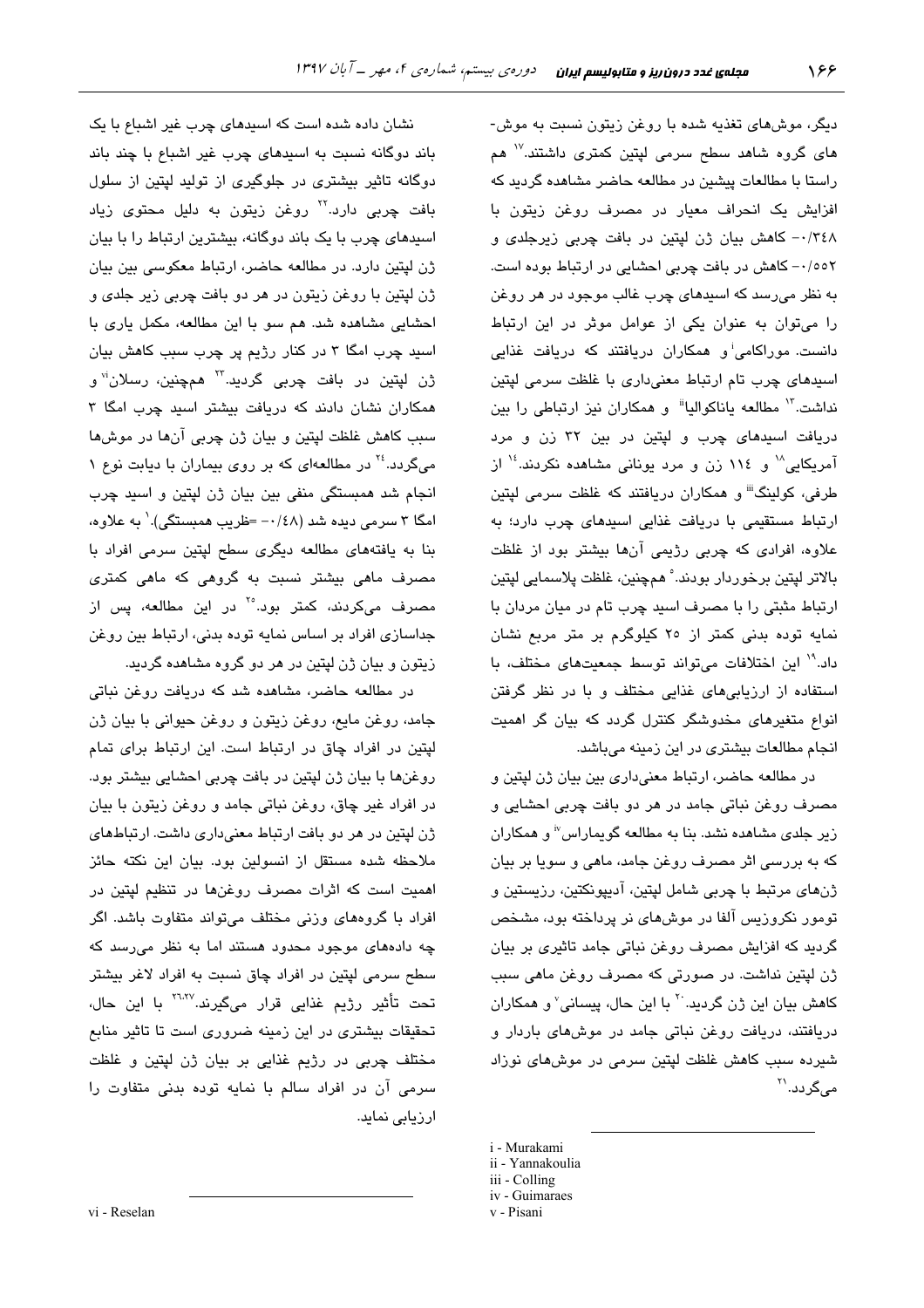از محدودیتهای این مطالعه می توان به موارد زیر اشاره کرد: به علت ماهیت مقطعی طراحی مطالعه، نتیجهگیریهای علت و معلولی قابل دستبانی نیست، با این حال، به نظر نمی رسد لیتین بر مصرف روغنها اثر گذار باشد و فرض بر اين بوده است كه مصرف چربي ها مي توانند بر ليتين موثر ۔<br>پاشند. همچنین، از آنجایی که جدول ترکیبات مواد غذایی ایرانی کامل نمیباشد، از جدول ترکیبات غذایی آمریکا استفاده شد. از طرفی به دلیل این که تمامی افراد شرکتکننده تھرانی بودند، نتایج این مطالعه قابل تعمیم به اقوام دیگر نست. از نقاط قوت این مطالعه آن است که این مطالعه اولین مطالعهای است که به بررسی ارتباط بین مصرف رژیم معمول یا بیان ژن لیتین مےپردازد.

نتىجەگىرى

food frequency questionnaire developed for the Tehran Lipid and Glucose Study. J Epidemiol 2010; 20: 150-8.

- 11. Mirmiran P, Esfahani FH, Mehrabi Y, Hedayati M, Azizi F. Reliability and relative validity of an FFQ for nutrients in the Tehran lipid and glucose study. Public Health Nutrition 2010; 13: 654-62.
- $12$ Willett W, Stampfer MJ. Total energy intake: implications for epidemiologic analyses. Am J Epidemiol 1986; 124: 17-27.
- Murakami K, Sasaki S, Takahashi Y, Uenishi K, 13. Yamasaki M, Hayabuchi H, et al. Nutrient and food intake in relation to serum leptin concentration among young Japanese women. Nutrition 2007; 23: 461-8.
- $14$ Yannakoulia M, Yiannakouris N, Blu-her S, Matalas AL, Klimis-Zacas D. Mantzoros CS. Body fat mass and macronutrient intake in relation to circulating soluble leptin receptor, free leptin index, adiponectin, and resistin concentrations in healthy humans. J Clin Endocrinol Metab 2003; 88: 1730-6.
- Teng KT, Nagapan G, Cheng HM, Nesaretnam K. Palm  $15.$ olein and olive oil cause a higher increase in postprandial lipemia compared with lard but had no effect on plasma glucose, insulin and adipocytokines. Lipids 2011; 46: 381-8.
- El Midaoui A, Haddad Y, Filali-Zegzouti Y, Couture R. 16 Argan Oil as an Effective Nutri-Therapeutic Agent in Metabolic Syndrome: A Preclinical Study. Int J Mol Sci 2017; 18. pii: E2492.
- 17. Jurado-Ruiz E, Varela LM, Luque A, Berna G, Cahuana G, Martinez-Force E, et al. An extra virgin olive oil rich diet intervention ameliorates the nonalcoholic steatohepatitis induced by a high-fat "Western-type" diet in mice. Mol Nutr Food Res 2017; 61.
- 18. Miller GD, Frost R, Olive J. Relation of plasma leptin concentrations to sex, body fat, dietary intake, and peak oxygen uptake in young adult women and men. Nutrition 2001: 17: 105-11.
- 19. Chu N, Stampfer M, Spiegelman D, Rifai N, Hotamisligil G, Rimm E. Dietary and lifestyle factors in relation to plasma leptin concentrations among normal weight and overweight men. Int J Obes Relat Metab Disord 2001; 25: 106-14.
- Duque-Guimarães DE, de Castro J, Martinez-Botas J,  $20$ Sardinha FL, Ramos MP, Herrera E, et al. Early and

دریافت روغن مایع و روغن زیتون با بیان ژن لیتین در بافت چربی احشایی و زیر جلدی ارتباط معکوس و معنی-داری داشت که مستقل از نمایه توده بدنی و انسولین بود. از طرف ديگر، ارتباط مستقيمي بين دريافت چربي حيواني با بیان ژن لیتین در بافت چربی زیر جلدی و احشایی مشاهده گ دىد.

این طرح با کد ٥٧٨ در پژوهشکده علوم و غدد درون ریز و متابولیسم دانشگاه علوم پزشکی شهید بهشتی تصویب و حمایت مالے شد.

<mark>سپاسگزاری</mark>: از آقای دکتر ابراهیمی به دلیل همکاری در جمعآوری نمونههای بافتی نهایت تشکر را دارد.

نویسندگان اعلام میدارند که هیچگونه تضاد منافعی در پژوهش حاضر. وحو د ندار د.

#### **References**

- Rojo-Martinez G. Soriguer F. Gonzalez-Romero S. Tin- $1.$ ahones F, Moreno F, de Adana SR, et al. Serum leptin and habitual fatty acid dietary intake in patients with type 1 diabetes mellitus. Eur J Endocrinol 2000; 142:  $263 - 8$ .
- $\overline{2}$ . Wozniak SE, Gee LL, Wachtel MS, Frezza EE. Adipose tissue: the new endocrine organ? A review article. Digestive diseases and sciences 2009; 54: 1847-56.
- $\overline{3}$ . Ahima RS. Leptin and the neuroendocrinology of fasting. Neuroendocrinology of Leptin: Karger Publishers; 199.p9. 42-56.
- $\overline{4}$ . Schoonjans K, Staels B, Auwerx J. Role of the peroxisome proliferator-activated receptor (PPAR) in mediating the effects of fibrates and fatty acids on gene expression. J Lipid Res 1996; 37: 907-25.
- $\overline{5}$ Cooling J, Barth J, Blundell J. The high-fat phenotype: is leptin involved in the adaptive response to a high fat (high energy) diet? Int J Obes Relat Metab Disord 1998;  $22:1132-5.$
- Reseland JE, Anderssen SA, Solvoll K, Hjermann I, 6 Urdal P, Holme I, et al. Effect of long-term changes in diet and exercise on plasma leptin concentrations. Am J Clin Nutr 2001; 73: 240-5.
- 7. Rostami H, Samadi M, Yuzbashian E, Zarkesh M, Asghari G, Hedayati M, et al. Habitual dietary intake of fatty acids are associated with leptin gene expression in subcutaneous and visceral adipose tissue of patients without diabetes. Prostaglandins Leukot Essent Fatty Acids 2017; 126: 49-54.
- 8. Kratz M, von Eckardstein A, Fobker M, Buyken A, Posny N, Schulte H, et al. The impact of dietary fat composition on serum leptin concentrations in healthy nonobese men and women. J Clin Endocrinol Metab 2002;87: 5008-14.
- 9. Asghari G, Rezazadeh A, Hosseini-Esfahani F, Mehrabi Y, Mirmiran P, Azizi F. Reliability, comparative validity and stability of dietary patterns derived from an FFQ in the Tehran Lipid and Glucose Study. Br J Nutr 2012; 108: 1109-17.
- 10. Esfahani FH, Asghari G, Mirmiran P, Azizi F. Reproducibility and relative validity of food group intake in a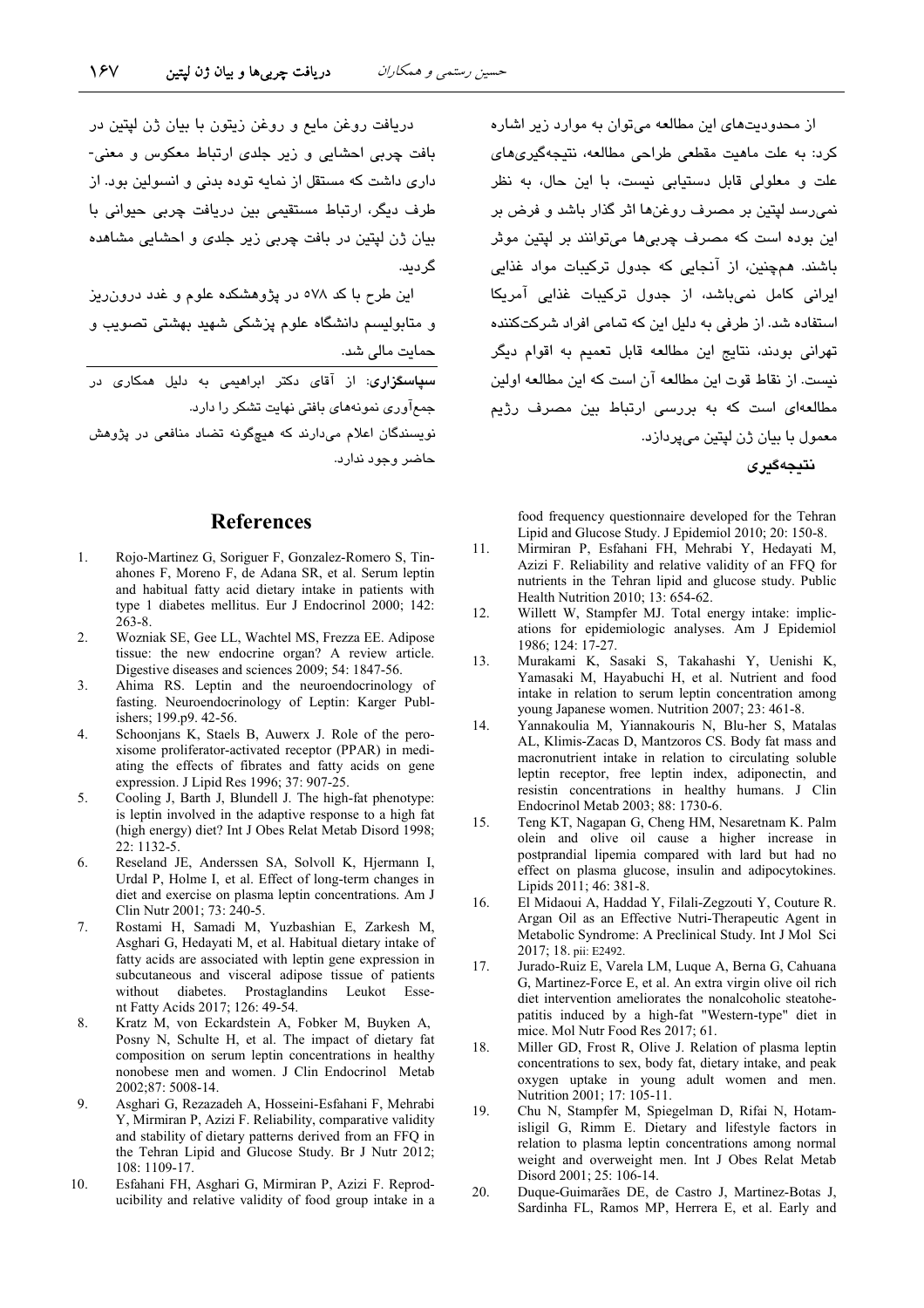prolonged intake of partially hydrogenated fat alters the expression of genes in rat adipose tissue. Nutrition 2009; 25: 782-9.

- 21. Pisani LP, Oyama LM, Bueno AA, Biz C, Albuquerque KT, Ribeiro EB, et al. Hydrogenated fat intake during pregnancy and lactation modifies serum lipid profile and adipokine mRNA in 21-day-old rats. Nutrition 2008; 24: 255-61.
- 22. Romacho T, Glosse P, Richter I, Elsen M, Schoemaker MH, van Tol EA, et al. Nutritional ingredients modulate adipokine secretion and inflammation in human primary adipocytes. Nutrients 2015; 7: 865-86.
- 23. Shen W, Wang C, Xia L, Fan C, Dong H, Deckelbaum RJ, et al. Epigenetic modification of the leptin promoter in diet-induced obese mice and the effects of N-3 polyunsaturated fatty acids. Sci Rep 2014; 4: 5282.
- 24. Reseland JE, Haugen F, Hollung K, Solvoll K, Halvorsen B, Brude IR, et al. Reduction of leptin gene expression by dietary polyunsaturated fatty acids. J Lipid Res 2001; 42: 743-50.
- 25. Jensen MK, Koh-Banerjee P, Franz M, Sampson L, Grønbæk M, Rimm EB. Whole grains, bran, and germ in relation to homocysteine and markers of glycemic control, lipids, and inflammation. Am J Clin Nutr 2006; 83: 275-83.
- 26. Patel JV, Lee KW, Tomson J, Dubb K, Hughes EA, Lip GY. Effects of omega-3 polyunsaturated fatty acids on metabolically active hormones in patients post-myocardial infarction. Int J Cardiol 2007; 115: 42-5.
- 27. Mori TA, Burke V, Puddey IB, Shaw JE, Beilin LJ. Effect of fish diets and weight loss on serum leptin concentration in overweight, treated-hypertensive subjects. J Hypertens 2004; 22: 1983-90.